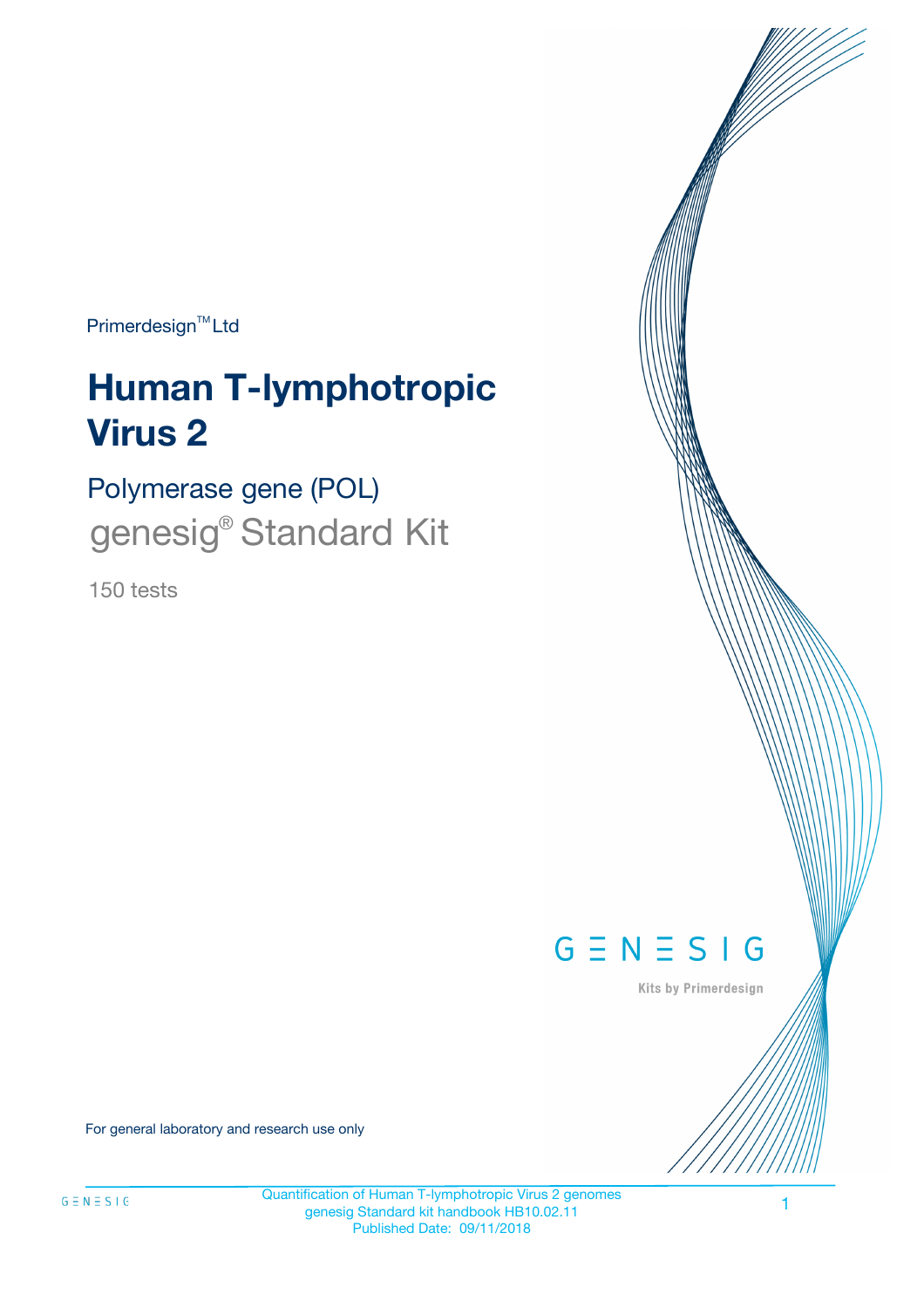# Introduction to Human T-lymphotropic Virus 2

Human T-lymphotropic Virus 2 is a single-stranded RNA virus of the Deltaretrovirus genus that may be involved in neurologic disorders and chronic pulmonary infections although no pathology has been specifically demonstrated. The linear genome of this species is around 9K bases in length and encodes accessory and regulatory genes in addition to all essential retrovirus genes. Two identical copies of this genome are found in the spherical virion which is surrounded with an envelope containing viral glycoproteins.

Infected cells subsequently contact uninfected cells via adhesion molecules, forming a cellcell junction that results in accumulation of viral RNA and consequently release into the uninfected cell. Viral gene expression then begins and expression of host genes involved in cell proliferation is upregulated resulting in host cell infection, proliferation and spread of the virus throughout T-cells, specifically CD8 lymphocytes. This infection can be spread through contact with infected cells such as those contained within blood products, or via perinatal transmission of blood and breast milk.

There are four subtypes of this virus and each can be geographically characterised with Subtypes A and B seen in Europe and Asia, Subtype C in the Amazon and Subtype D in Africa.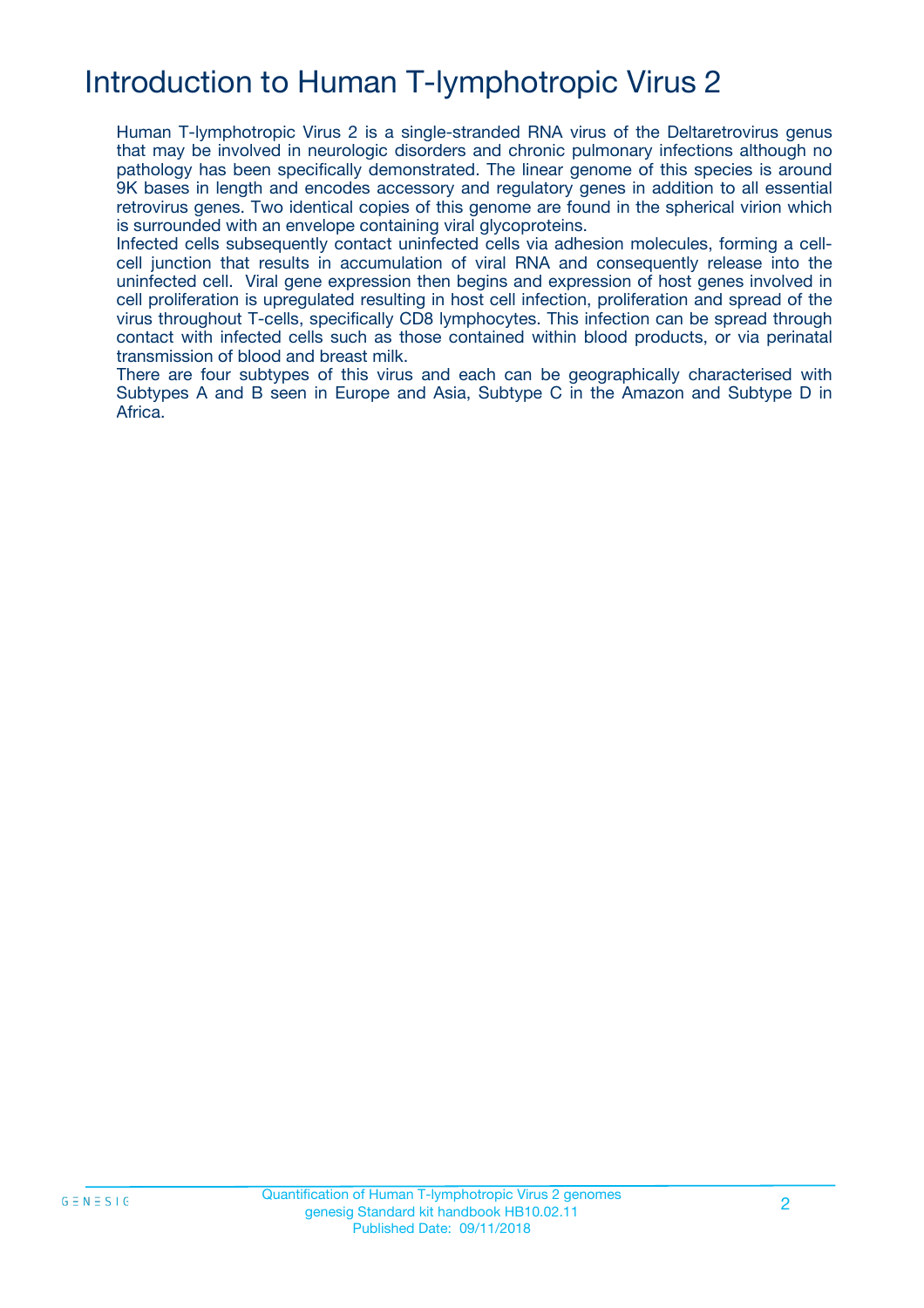# **Specificity**

The Primerdesign genesig Kit for Human T-lymphotropic Virus 2 (HTLV-2) genomes is designed for the in vitro quantification of HTLV-2 genomes. The kit is designed to have a broad detection profile. Specifically, the primers represent 100% homology with over 95% of the NCBI database reference sequences available at the time of design.

The dynamics of genetic variation means that new sequence information may become available after the initial design. Primerdesign periodically reviews the detection profiles of our kits and when required releases new versions.

If you require further information, or have a specific question about the detection profile of this kit then please send an e.mail to enquiry@primerdesign.co.uk and our bioinformatics team will answer your question.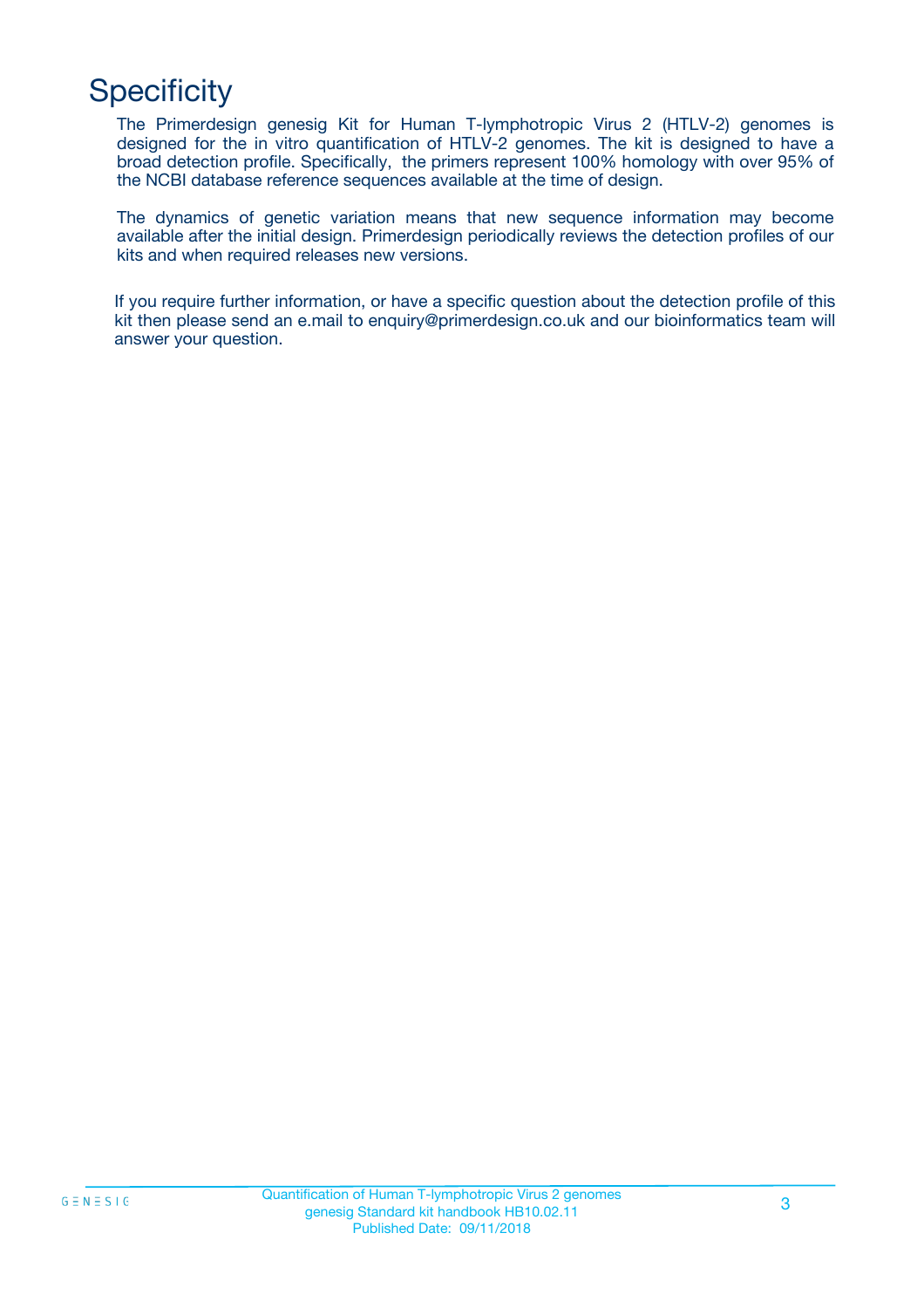### Kit contents

- **HTLV-2 specific primer/probe mix (150 reactions BROWN)** FAM labelled
- **HTLV-2 positive control template (for Standard curve RED)**
- **RNase/DNase free water (WHITE)** for resuspension of primer/probe mixes
- **Template preparation buffer (YELLOW)** for resuspension of positive control template and standard curve preparation

### **Reagents and equipment to be supplied by the user**

#### **Real-time PCR Instrument**

#### **Extraction kit**

This kit is recommended for use with genesig Easy DNA/RNA Extraction kit. However, it is designed to work well with all processes that yield high quality RNA and DNA with minimal PCR inhibitors.

**oasigTM lyophilised OneStep or Precision**®**PLUS OneStep 2X RT-qPCR Master Mix** Contains complete OneStep RT-qPCR master mix

**Pipettors and Tips**

**Vortex and centrifuge**

**Thin walled 1.5 ml PCR reaction tubes**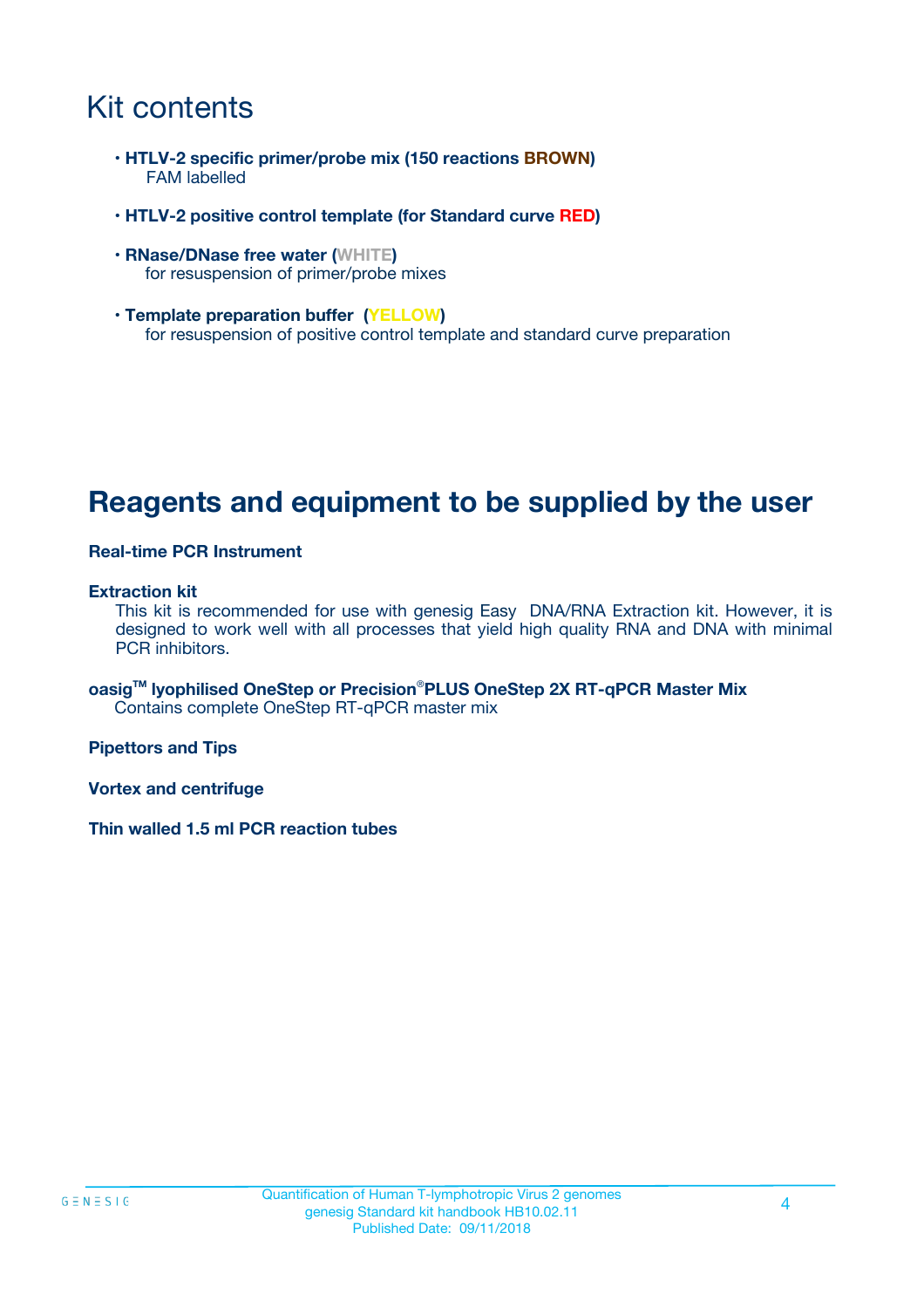### Kit storage and stability

This kit is stable at room temperature but should be stored at -20ºC on arrival. Once the lyophilised components have been resuspended they should not be exposed to temperatures above -20°C for longer than 30 minutes at a time and unnecessary repeated freeze/thawing should be avoided. The kit is stable for six months from the date of resuspension under these circumstances.

If a standard curve dilution series is prepared this can be stored frozen for an extended period. If you see any degradation in this serial dilution a fresh standard curve can be prepared from the positive control.

Primerdesign does not recommend using the kit after the expiry date stated on the pack.

### Suitable sample material

All kinds of sample material suited for PCR amplification can be used. Please ensure the samples are suitable in terms of purity, concentration, and RNA/DNA integrity. Always run at least one negative control with the samples. To prepare a negative-control, replace the template RNA sample with RNase/DNase free water.

### Dynamic range of test

Under optimal PCR conditions genesig HTLV-2 detection kits have very high priming efficiencies of >95% and can detect less than 100 copies of target template.

### Notices and disclaimers

This product is developed, designed and sold for research purposes only. It is not intended for human diagnostic or drug purposes or to be administered to humans unless clearly expressed for that purpose by the Food and Drug Administration in the USA or the appropriate regulatory authorities in the country of use. During the warranty period Primerdesign genesig detection kits allow precise and reproducible data recovery combined with excellent sensitivity. For data obtained by violation to the general GLP guidelines and the manufacturer's recommendations the right to claim under guarantee is expired. PCR is a proprietary technology covered by several US and foreign patents. These patents are owned by Roche Molecular Systems Inc. and have been sub-licensed by PE Corporation in certain fields. Depending on your specific application you may need a license from Roche or PE to practice PCR. Additional information on purchasing licenses to practice the PCR process may be obtained by contacting the Director of Licensing at Roche Molecular Systems, 1145 Atlantic Avenue, Alameda, CA 94501 or Applied Biosystems business group of the Applera Corporation, 850 Lincoln Centre Drive, Foster City, CA 94404. In addition, the 5' nuclease assay and other homogeneous amplification methods used in connection with the PCR process may be covered by U.S. Patents 5,210,015 and 5,487,972, owned by Roche Molecular Systems, Inc, and by U.S. Patent 5,538,848, owned by The Perkin-Elmer Corporation.

### Trademarks

Primerdesign™ is a trademark of Primerdesign Ltd.

genesig $^\circledR$  is a registered trademark of Primerdesign Ltd.

The PCR process is covered by US Patents 4,683,195, and 4,683,202 and foreign equivalents owned by Hoffmann-La Roche AG. BI, ABI PRISM® GeneAmp® and MicroAmp® are registered trademarks of the Applera Genomics (Applied Biosystems Corporation). BIOMEK® is a registered trademark of Beckman Instruments, Inc.; iCycler™ is a registered trademark of Bio-Rad Laboratories, Rotor-Gene is a trademark of Corbett Research. LightCycler™ is a registered trademark of the Idaho Technology Inc. GeneAmp®, TaqMan® and AmpliTaqGold® are registered trademarks of Roche Molecular Systems, Inc., The purchase of the Primerdesign™ reagents cannot be construed as an authorization or implicit license to practice PCR under any patents held by Hoffmann-LaRoche Inc.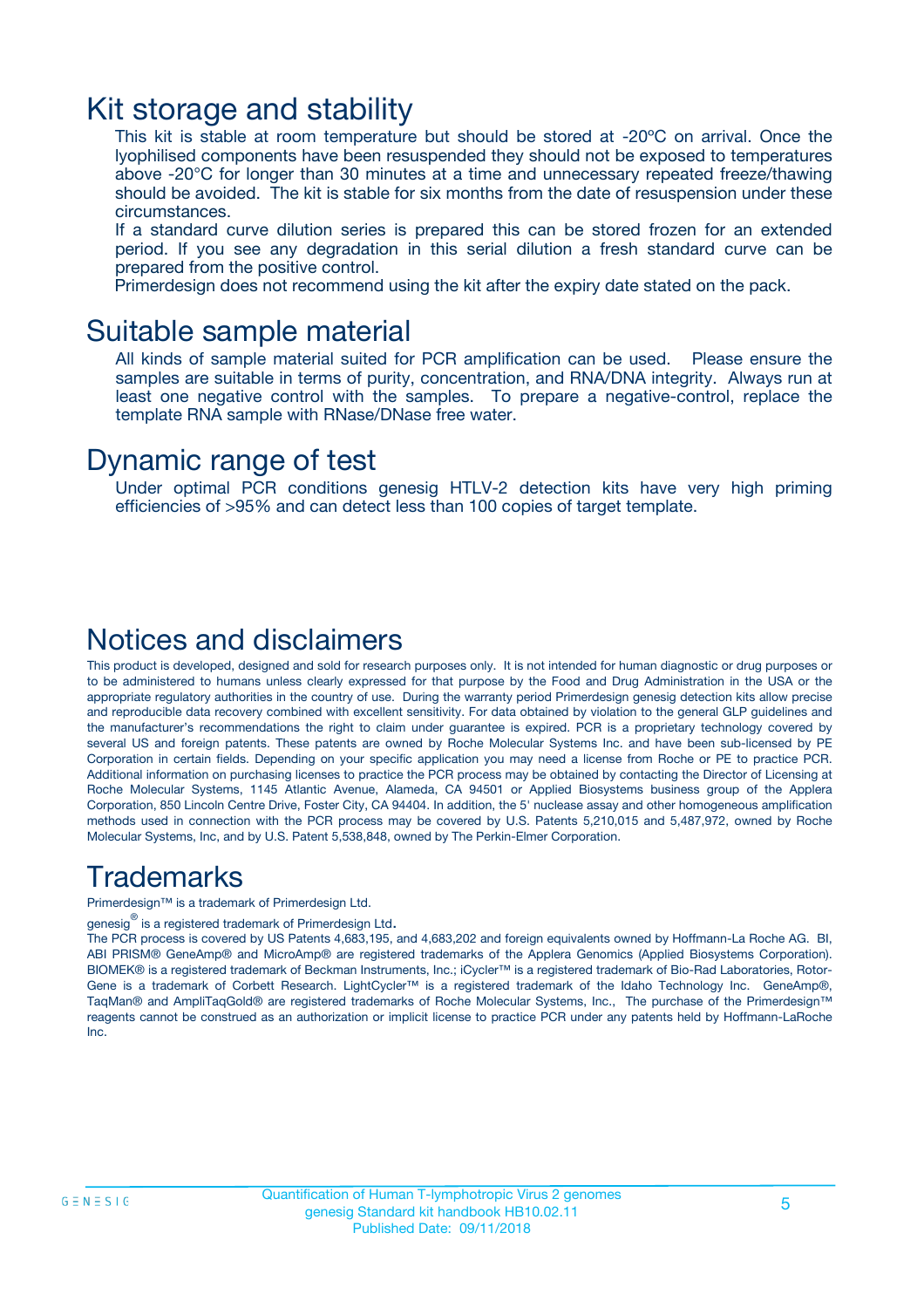### Principles of the test

#### **Real-time PCR**

A HTLV-2 specific primer and probe mix is provided and this can be detected through the FAM channel.

The primer and probe mix provided exploits the so-called TaqMan® principle. During PCR amplification, forward and reverse primers hybridize to the HTLV-2 cDNA. A fluorogenic probe is included in the same reaction mixture which consists of a DNA probe labeled with a 5`-dye and a 3`-quencher. During PCR amplification, the probe is cleaved and the reporter dye and quencher are separated. The resulting increase in fluorescence can be detected on a range of qPCR platforms.

#### **Positive control**

For copy number determination and as a positive control for the PCR set up, the kit contains a positive control template. This can be used to generate a standard curve of HTLV-2 copy number / Cq value. Alternatively the positive control can be used at a single dilution where full quantitative analysis of the samples is not required. Each time the kit is used, at least one positive control reaction must be included in the run. A positive result indicates that the primers and probes for detecting the target HTLV-2 gene worked properly in that particular experimental scenario. If a negative result is obtained the test results are invalid and must be repeated. Care should be taken to ensure that the positive control does not contaminate any other kit component which would lead to false-positive results. This can be achieved by handling this component in a Post PCR environment. Care should also be taken to avoid cross-contamination of other samples when adding the positive control to the run. This can be avoided by sealing all other samples and negative controls before pipetting the positive control into the positive control well.

#### **Negative control**

To validate any positive findings a negative control reaction should be included every time the kit is used. For this reaction the RNase/DNase free water should be used instead of template. A negative result indicates that the reagents have not become contaminated while setting up the run.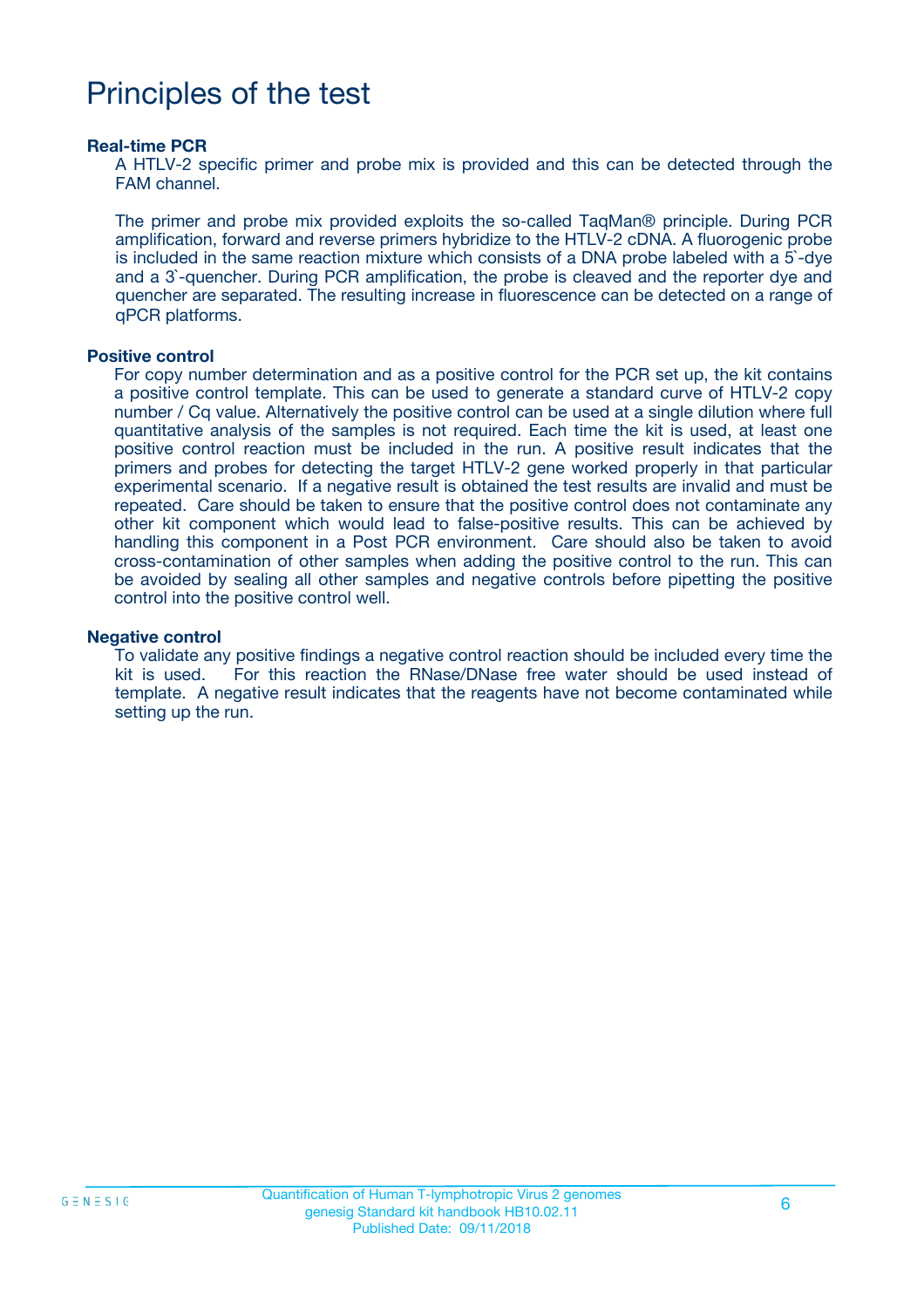### Resuspension protocol

To minimize the risk of contamination with foreign DNA, we recommend that all pipetting be performed in a PCR clean environment. Ideally this would be a designated PCR lab or PCR cabinet. Filter tips are recommended for all pipetting steps.

#### **1. Pulse-spin each tube in a centrifuge before opening.**

This will ensure lyophilised primer and probe mix is in the base of the tube and is not spilt upon opening the tube.

#### **2. Resuspend the kit components in the RNase/DNase free water supplied, according to the table below:**

To ensure complete resuspension, vortex each tube thoroughly.

| Component - resuspend in water  | <b>Volume</b> |
|---------------------------------|---------------|
| <b>Pre-PCR pack</b>             |               |
| HTLV-2 primer/probe mix (BROWN) | 165 ul        |

#### **3. Resuspend the positive control template in the template preparation buffer supplied, according to the table below:**

To ensure complete resuspension, vortex the tube thoroughly.

| Component - resuspend in template preparation buffer |         |  |
|------------------------------------------------------|---------|--|
| <b>Post-PCR heat-sealed foil</b>                     |         |  |
| <b>HTLV-2 Positive Control Template (RED)</b> *      | .500 ul |  |

\* This component contains high copy number template and is a VERY significant contamination risk. It must be opened and handled in a separate laboratory environment, away from the other components.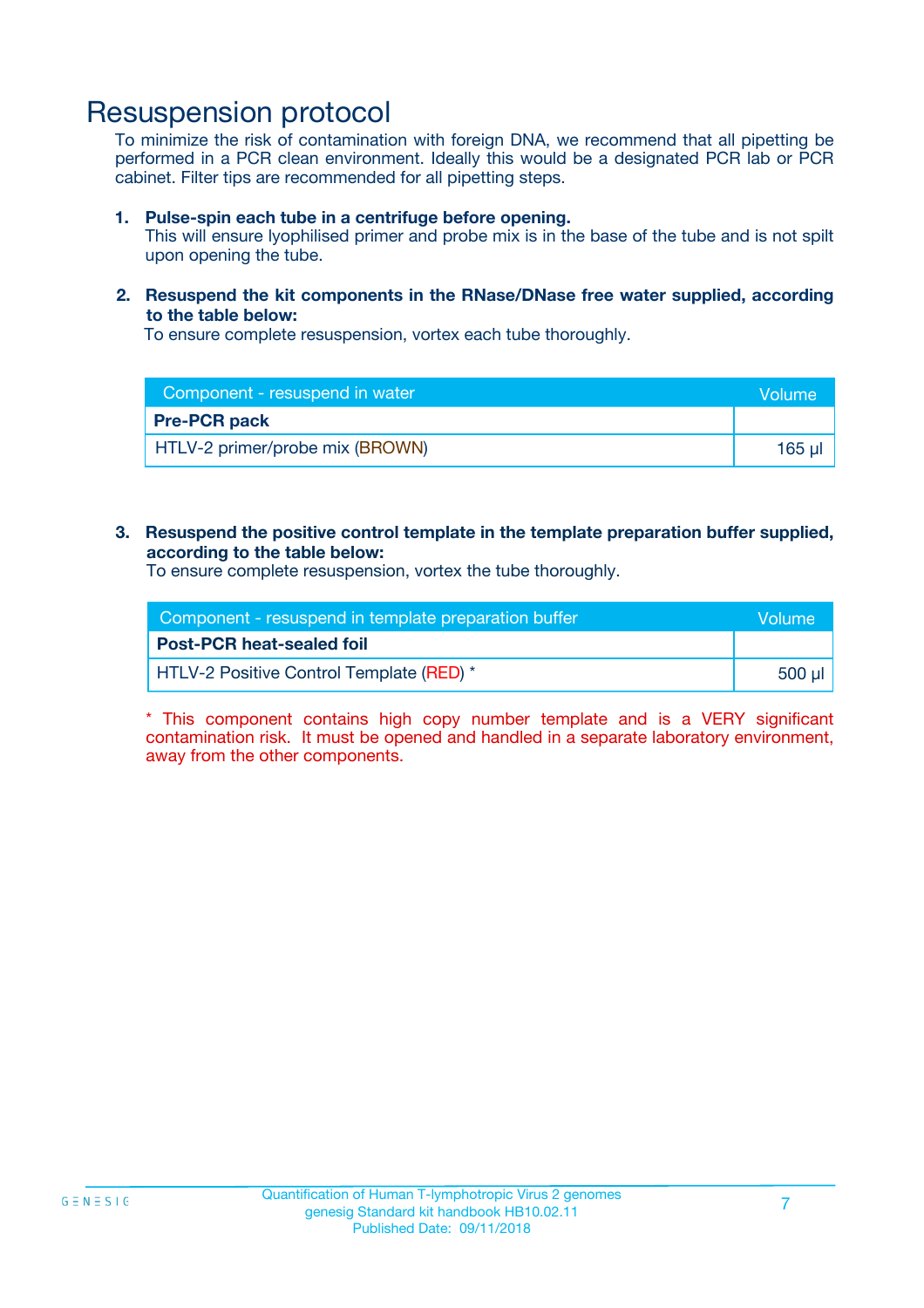### OneStep RT-qPCR detection protocol

A OneStep approach combining the reverse transcription and amplification in a single closed tube is the preferred method. If, however, a two step approach is required see page 10.

#### **For optimum performance and sensitivity.**

All pipetting steps and experimental plate set up should be performed on ice. After the plate is poured proceed immediately to the OneStep amplification protocol. Prolonged incubation of reaction mixes at room temperature can lead to PCR artifacts that reduce the sensitivity of detection.

**1. For each RNA sample prepare a reaction mix according to the table below:** Include sufficient reactions for positive and negative controls.

| Component                                                    | Volume     |
|--------------------------------------------------------------|------------|
| oasig OneStep or PrecisionPLUS OneStep 2X RT-qPCR Master Mix | $10 \mu$   |
| HTLV-2 primer/probe mix (BROWN)                              | 1 µl       |
| <b>RNase/DNase free water (WHITE)</b>                        | $4 \mu$    |
| <b>Final Volume</b>                                          | $15$ $\mu$ |

- **2. Pipette 15µl of this mix into each well according to your qPCR experimental plate set up.**
- **3. Pipette 5µl of RNA template into each well, according to your experimental plate set up.**

For negative control wells use 5µl of RNase/DNase free water. The final volume in each well is 20ul.

**4. If a standard curve is included for quantitative analysis prepare a reaction mix according to the table below:**

| Component                                                    | Volume   |
|--------------------------------------------------------------|----------|
| oasig OneStep or PrecisionPLUS OneStep 2X RT-qPCR Master Mix | 10 µl    |
| HTLV-2 primer/probe mix (BROWN)                              | 1 ul     |
| <b>RNase/DNase free water (WHITE)</b>                        | $4 \mu$  |
| <b>Final Volume</b>                                          | $15 \mu$ |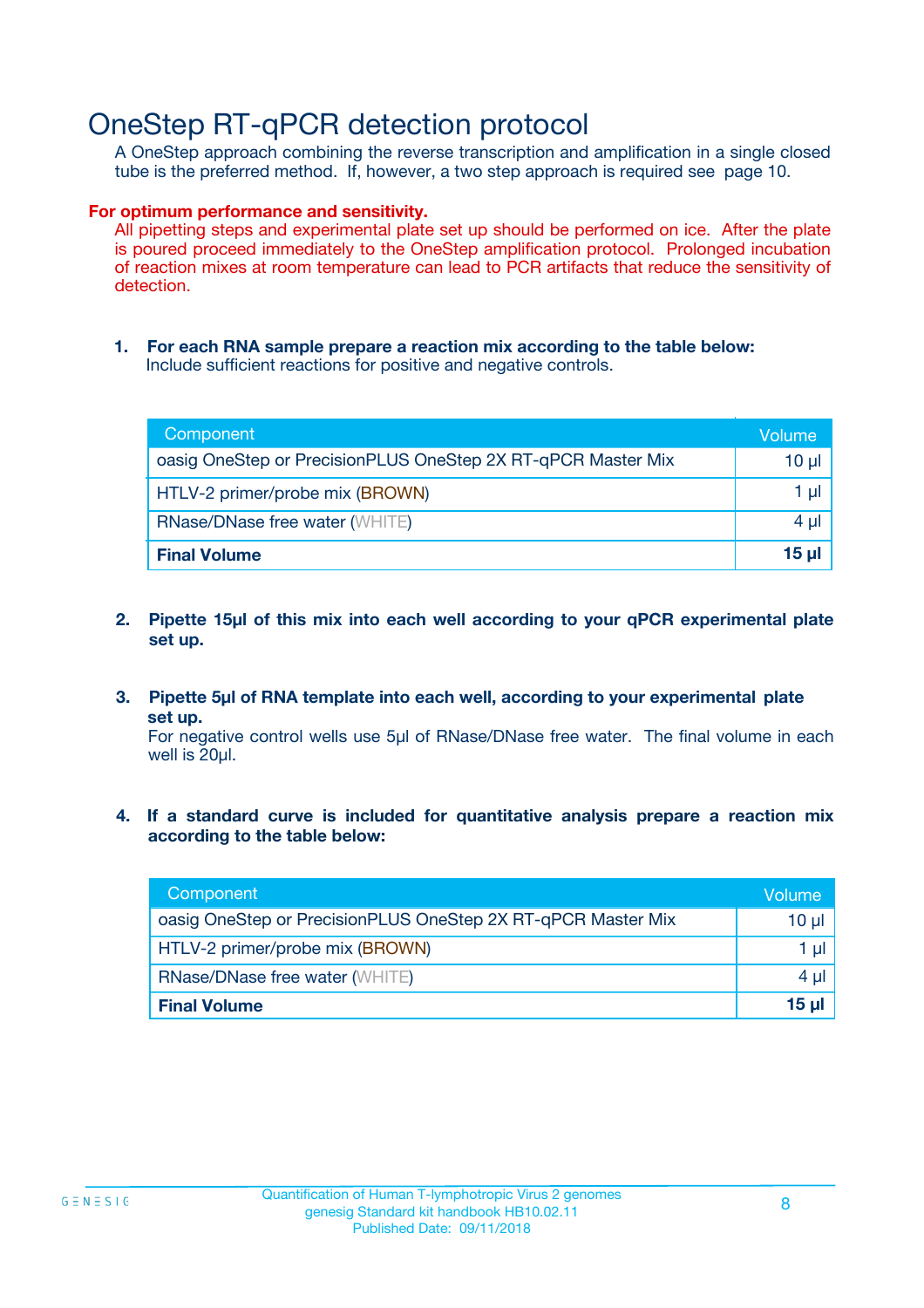#### **5. Preparation of standard curve dilution series**

- 1) Pipette 90µl of template preparation buffer into 5 tubes and label 2-6
- 2) Pipette 10µl of Positive Control Template (RED) into tube 2
- 3) Vortex thoroughly
- 4) Change pipette tip and pipette 10µl from tube 2 into tube 3
- 5) Vortex thoroughly

Repeat steps 4 and 5 to complete the dilution series

| <b>Standard Curve</b>         | <b>Copy Number</b>     |
|-------------------------------|------------------------|
| Tube 1 Positive control (RED) | $2 \times 10^5$ per µl |
| Tube 2                        | $2 \times 10^4$ per µl |
| Tube 3                        | $2 \times 10^3$ per µl |
| Tube 4                        | $2 \times 10^2$ per µl |
| Tube 5                        | 20 per $\mu$           |
| Tube 6                        | 2 per µl               |

**6. Pipette 5µl of standard template into each well for the standard curve according to your plate set up**

The final volume in each well is 20ul.

# OneStep RT-qPCR amplification protocol

Amplification conditions using oasig OneStep or PrecisionPLUS OneStep 2X RT-qPCR Master Mix.

|             | <b>Step</b>                  | <b>Time</b>      | <b>Temp</b>    |
|-------------|------------------------------|------------------|----------------|
|             | <b>Reverse Transcription</b> | $10 \text{ min}$ | $55^{\circ}$ C |
|             | Enzyme activation            | 2 min            | $95^{\circ}$ C |
| Cycling x50 | Denaturation                 | 10 <sub>s</sub>  | $95^{\circ}$ C |
|             | <b>DATA COLLECTION *</b>     | 60 s             | $60^{\circ}$ C |

\* Fluorogenic data should be collected during this step through the FAM channel